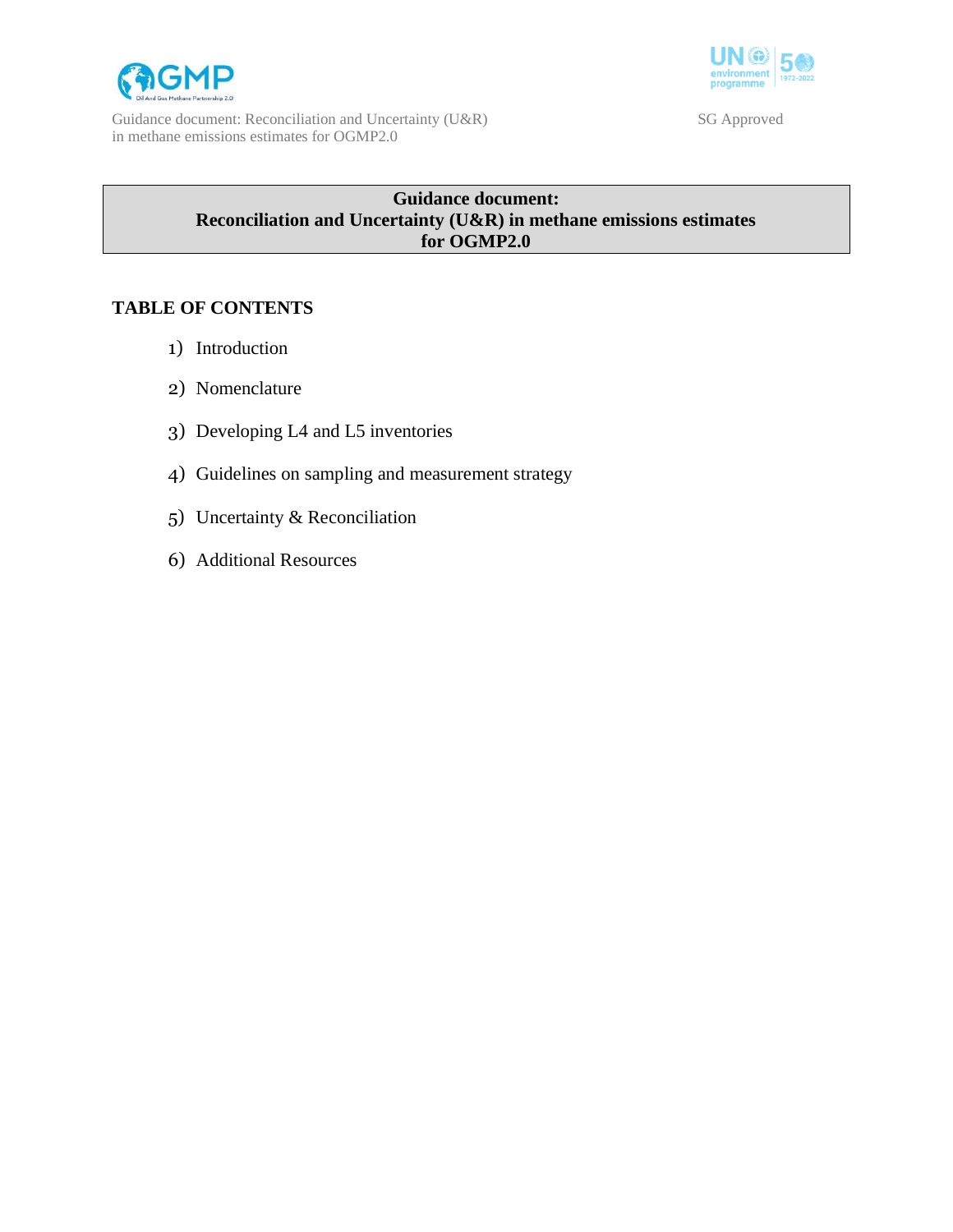### 1 Introduction

Reconciliation is the process of comparing source-level (Level 4) inventories with independent site-level measurements to produce Level 5 asset emissions estimates. Site-level measurements complement - rather than replace - source-level estimates, and the process of reconciliation helps improve accuracy, thoroughness and confidence in reported emissions. Reconciliation is an iterative process of investigation, year over year, and should not be thought of as a one-off comparison of two independent values. The process, like the knowledge, will evolve over years – the focus is on making credible progress year over year.



**Figure 1**: Visual depiction of the reconciliation principles of reported emissions comparing Level 4 emissions estimates with site level measurements to produce a Level 5 asset estimate.

Emissions characteristics vary greatly across assets and between segments (upstream, midstream, downstream), and no single sampling strategy can be defined *a priori* that applies to all situations. **Therefore, this guidance offers considerations for operators to approach L4 inventory and L5 estimate development, including reconciliation, but is not prescriptive.** It is recommended that operators share case studies to support a growth in common knowledge over the next several years.

- (i) The measurement strategies and reconciliation process will require both judgment and justification to achieve a robust result.
- (ii) Operators will build up experience that will allow for the refinement of measurement and reconciliation over time, thereby achieving higher quality results.
- (iii) Operators should focus their most robust measurement efforts on reducing uncertainty associated with larger emissions sources within their portfolios.
- (iv)Transparency of method and reporting of complete results is critical.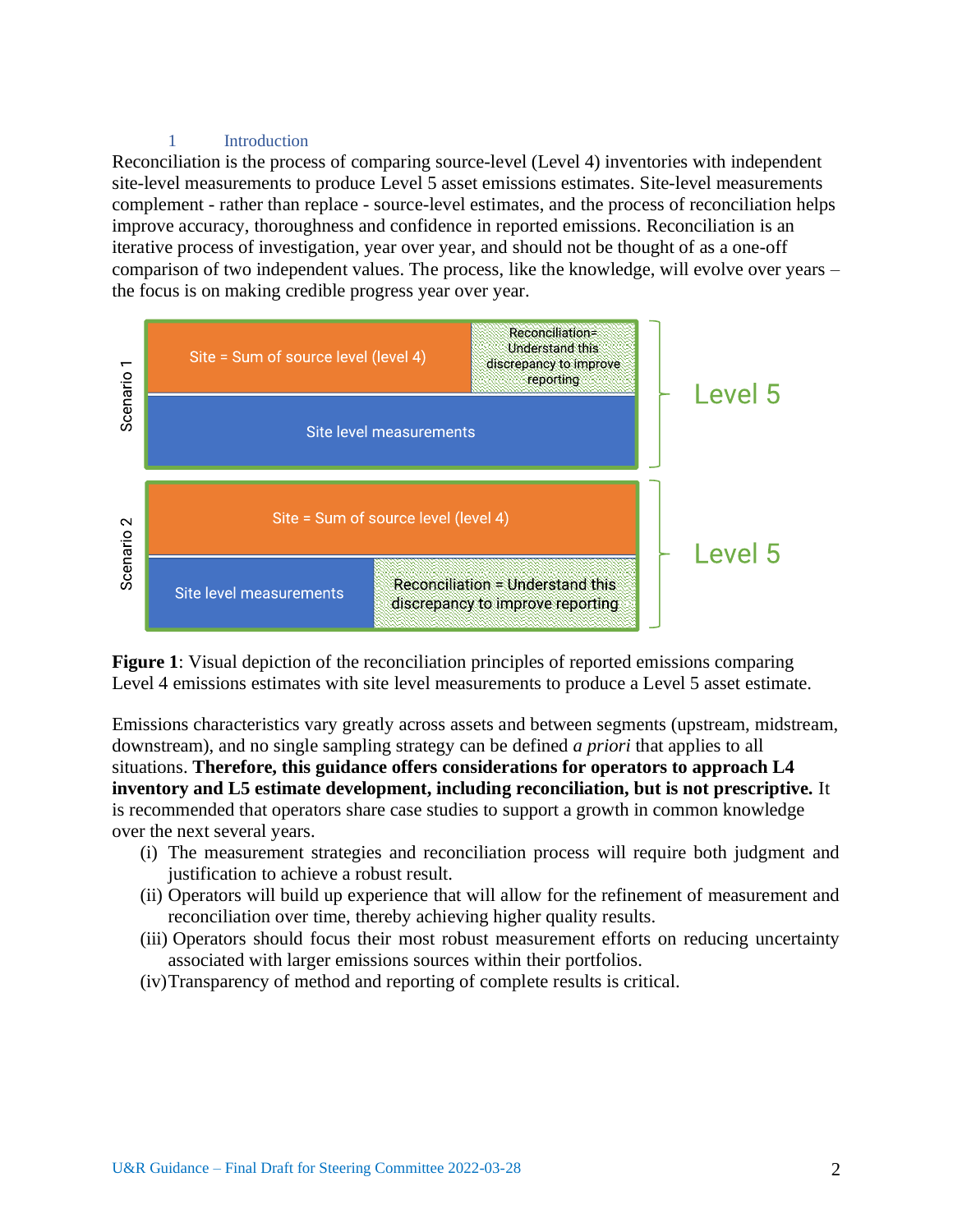# 2 Nomenclature

**Asset/operating unit**: A logical business or operating unit (e.g. individual processing plants, gathering facilities, or offshore platforms; producing basins; regional assets; Liquified Natural Gas (LNG) operating units, pipeline networks with all the components, etc.). Partner companies can determine the appropriate level at which they describe their participating facilities, within the following criteria:

- An operation/asset unit should be defined such that all facilities or sites of the unit are participating in the program (e.g. several production batteries within a sub-region are listed as one operation/asset).
- An operation/asset unit that is defined by geographical bounds should typically be smaller than a country, and could be one site / facility or a group of these.

**Site/facility**: collection of sources with some relation to one another as a subdivision of an asset/operating unit (e.g., production battery, compressor station, processing plant, transmission station, pipeline segment(s), pipeline networks, liquefaction plant, etc.). This could match the boundary of an asset/operating unit if appropriate, but should generally be no larger than an asset/operating unit.

For a Distribution System Operator (DSO) particularly, the main assets are generally a lengthy pipeline system and a high number of service lines/connections and pressure regulating stations. In this context, a site/facility should be interpreted as an assembly of similar types of emission sources.

**Source**: a component within a process or equipment that releases methane to the atmosphere either intentionally or unintentionally, intermittently or persistently.



**Figure 2**: Schematic of the relationship between an asset/operating unit, sites/facilities and sources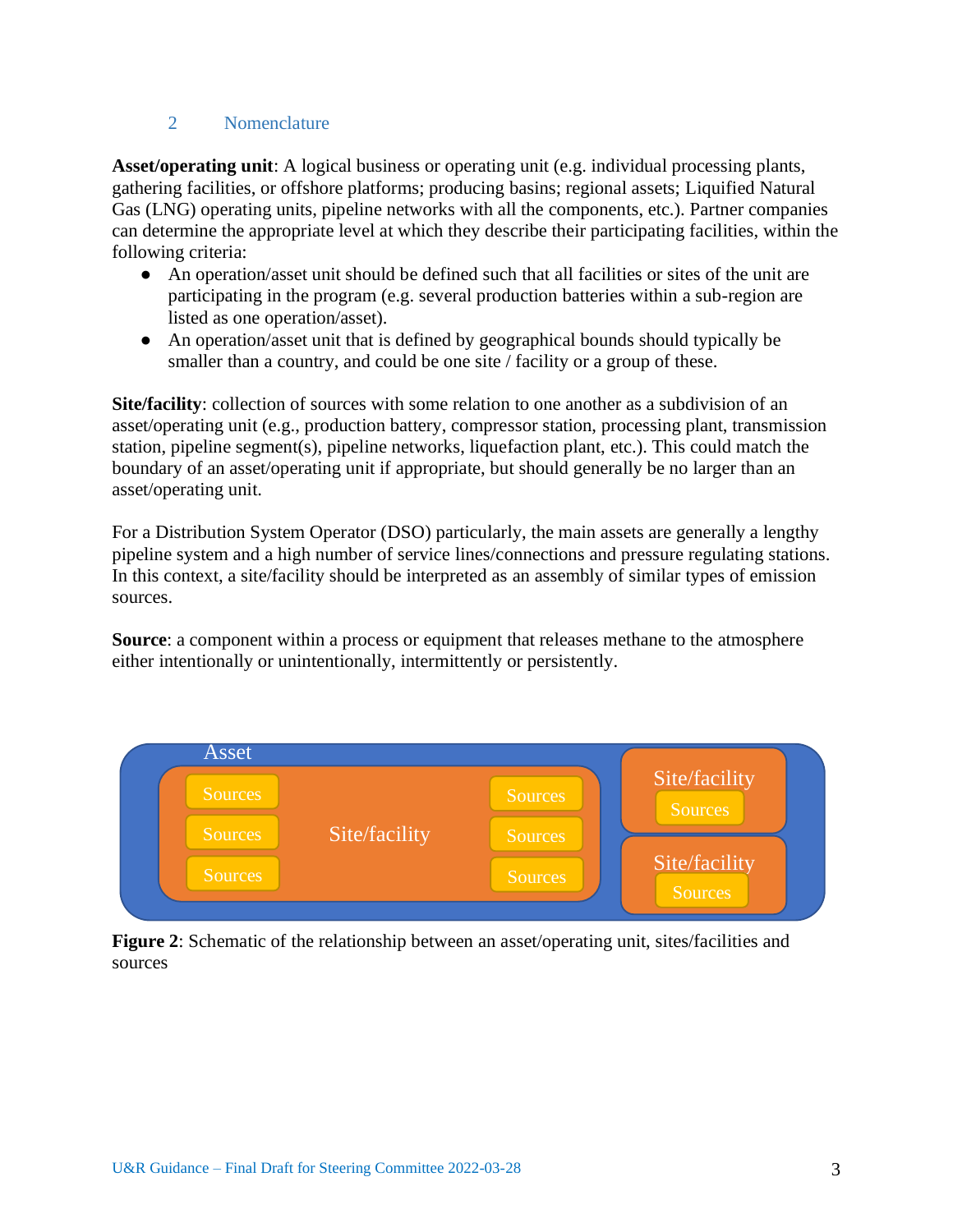**Population of sites/facilities**: a collection of similar sites/facilities that can viewed as a whole rather than individually (e.g., collection of production batteries, collection of pipeline segments, collection of compressor stations).

**Population of sources:** a collection of components that operate in similar service to each other that can be viewed as a whole, rather than individually. They may be categorized by make/model of component, operating status, process stream, or other criteria.

**Emissions distribution**: a description of the probability of observing a particular emission rate for a single measurement out of many possible measurements (*e.g.,* at a single point in time or for an individual measurement out of a population). An emissions distribution is built up through performing statistical sampling of a source or site over time, or a population of sources or sites.

**Normal (Gaussian) distribution**: a symmetrical bell-curve probability distribution where the mean, median, and mode are all equal. $<sup>1</sup>$ </sup>

**Skewed and fat-tailed distributions**: a skewed distribution is an asymmetrical distribution where one tail is longer than the other (typically the right-hand one). Fattailed refers to having tails in the distribution that are heavier than represented by an exponential function (i.e. the probability of high emissions is greater relative to that of the one expected from a normal distribution).<sup>2</sup>

Skewed and fat-tailed distributions are more complicated to characterize (particularly under the situation where there is also temporal variation). Figure 3 illustrates a generic, skewed and fattailed distribution.

<sup>&</sup>lt;sup>1</sup> Normal distributions refer specifically to the Gaussian statistical distribution of values around the average and not to whether or not an emission is normal or abnormal in operation. The word 'normal' does not imply anything about the normal/abnormal characteristics of operations at the site.

<sup>&</sup>lt;sup>2</sup> The presence of a fat tailed distributions has been found across geographies and types of production (ref Robertson et al., Zavala-Araiza et al., Negron Gorchov), and across segments of the distribution supply chain: upstream (ref Robertson et al), midstream (ref Mitchell et al.), and downstream (ref Weller et al and Maazallahi et al.). They are also present at the source-level (Brandt et al., Allen et al) as well as site-level (Alvarez et al.).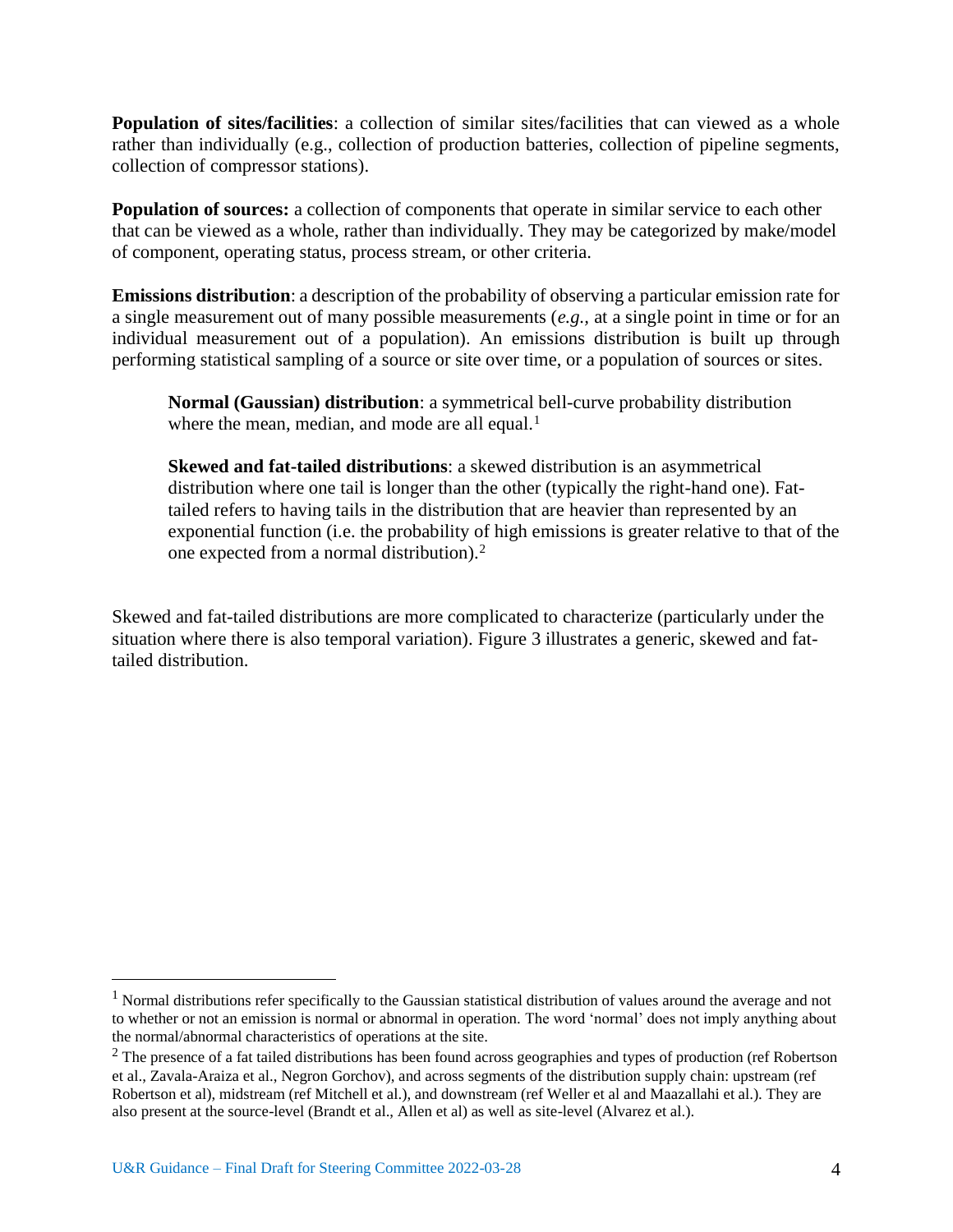



**Figure 3**: Generalized probability distribution with positive (asymmetric) skew.

The figure represents several different scenarios:

1: The y-axis represents the probability of measuring a particular site-level emission rate for a site at an instant in time, or

2: The y-axis represents the probability of measuring a particular site-level emission rate for an individual site among a population of sites, or

3: The y-axis represents the probability of measuring a particular emission rate from a source among a collection of similar sources.

**Materiality at asset level:** In the annual report, report the vast majority of emissions at level 4 for any given asset.

In practice, this means:

- Prioritize more complete coverage of Level 4 measurements at assets that account for a larger share of operator-level emissions.
- For a given asset, rank all sources of emissions based on best available data (minimum  $L3$
- Perform L4 on sources that account for a minimum of 70% of the methane emissions from each asset with a justification as to why >90% is not reached.

The percentages described above are applied to a selected relevant year of reference<sup>3</sup> and this year of reference can be reassessed if there are significant changes in operations/methodology (e.g., 20% change of emissions within 3 years).

<sup>&</sup>lt;sup>3</sup> Which reflects current operations and can be different from the baseline year, used to set targets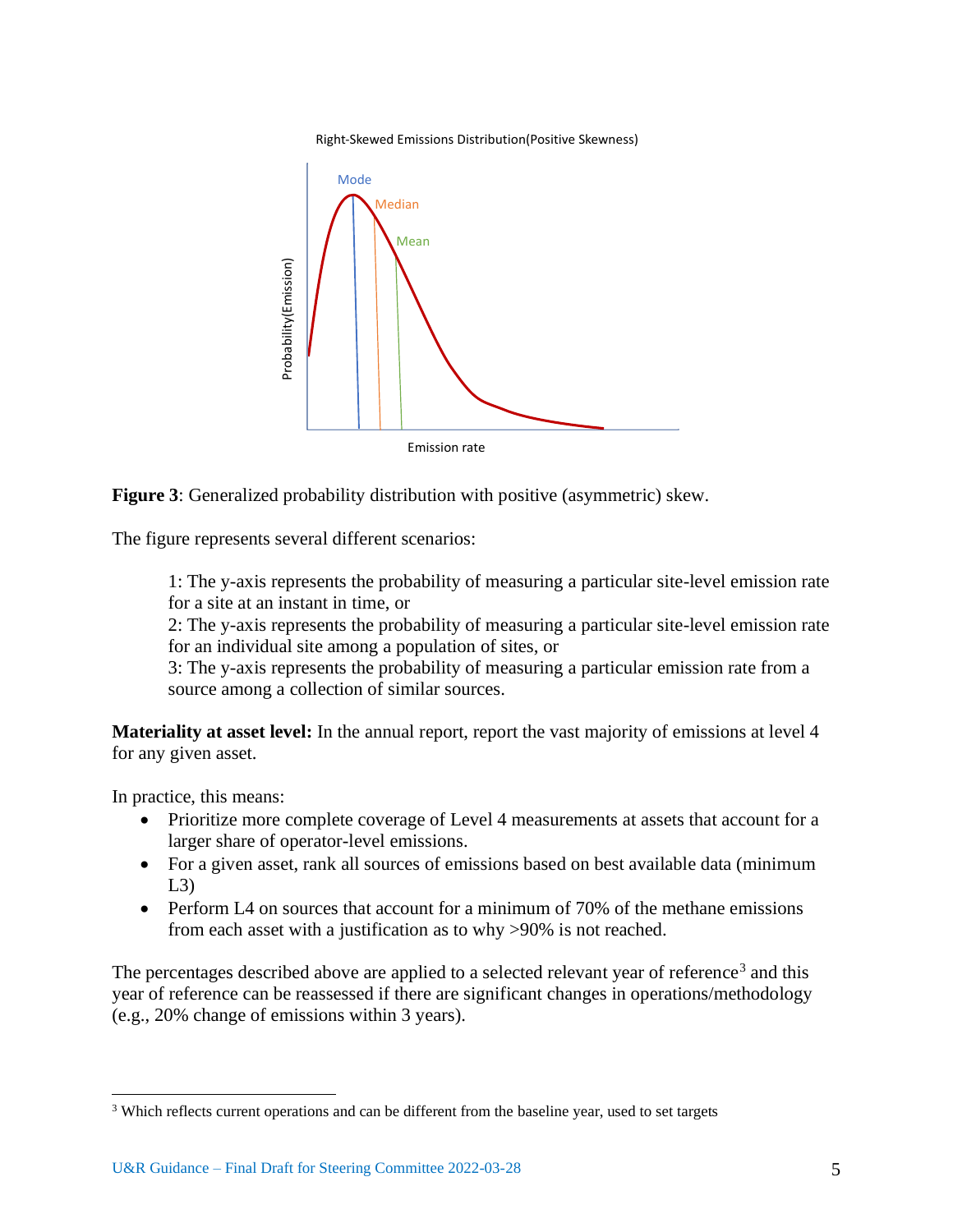### 3 Developing L4 and L5 inventories

The development of the level  $4(L4)$  inventory for an asset/operating unit should be guided by a complete level 3 (L3) inventory. L3 reporting is an inventory of all possible sources across the assets using generic emission factors and company specific activity factors. The L3 inventory can rely on the specific TGD´s generated by the OGMP 2.0 initiative<sup>4</sup> or similar generic emission factors such as described in the United States Greenhouse Gas Reporting Program<sup>5</sup> or the protocol from the Natural Gas Sustainability Initiative (NGSI)<sup>6</sup> .

The complete L3 inventory will form the basis for a materiality analysis, both at company and asset level, using the materiality definition (link). The L4 reporting is also an inventory of all possible sources across the assets, but uses company specific methodologies to estimate emissions from each source. Operators should define the company/asset specific L4 emission estimating methodologies appropriate to the source type with consideration for the emissions magnitude (based on the materiality analysis). Operators should focus on the largest (most material) sources first and continue to build an increasingly robust company/asset specific source level emissions estimating protocol over time.

The L4 emission estimating methodologies for a particular source should incorporate measurement in the development. The final methodology could be either:

- repeated source level direct emissions measurement campaigns (one or more times each reporting year);
- company/asset specific emission factors/methodologies (derived from measurement);
- rely on engineering calculations where appropriate (incorporating measurement where possible);
- or any combination therein.

Emissions that are not considered material may continue to rely on L3 quality estimated emissions within the L4 inventory. Sub-sampling for populations of similar sources may be applied as described in Section 4 (Guidelines on sampling and measurement strategy). L4 reporting should include details of the sampling, measurement, and estimation methodologies (including any technology limitations), uncertainty estimates for each measured/calculated emission, and rationale for the approaches.

Source level emissions estimates in the L4 inventory should incorporate variability of emissions over the reporting period for the sources, relationship of source measurements to operating parameters (where appropriate), and an estimate of the uncertainty for both the measurement methods and reported emissions. This is important to facilitate progression to L5. Further, having a credible L4 inventory with defensible uncertainty estimates is vital to evaluate the effectiveness of source level emissions reduction strategies year over year.

L5 reporting emissions estimates build on the L4 inventory through the addition of site-level measurements. **L5 reporting reflects the best estimates and associated uncertainty for each asset** after an operator has performed site-level measurements and conducted reconciliation. The

<sup>4</sup> <https://www.ogmpartnership.com/templates-guidance>

<sup>5</sup> https://www.epa.gov/ghgreporting/resources-subpart-ghg-reporting

<sup>6</sup> https://www.eei.org/issuesandpolicy/pages/ngsi.aspx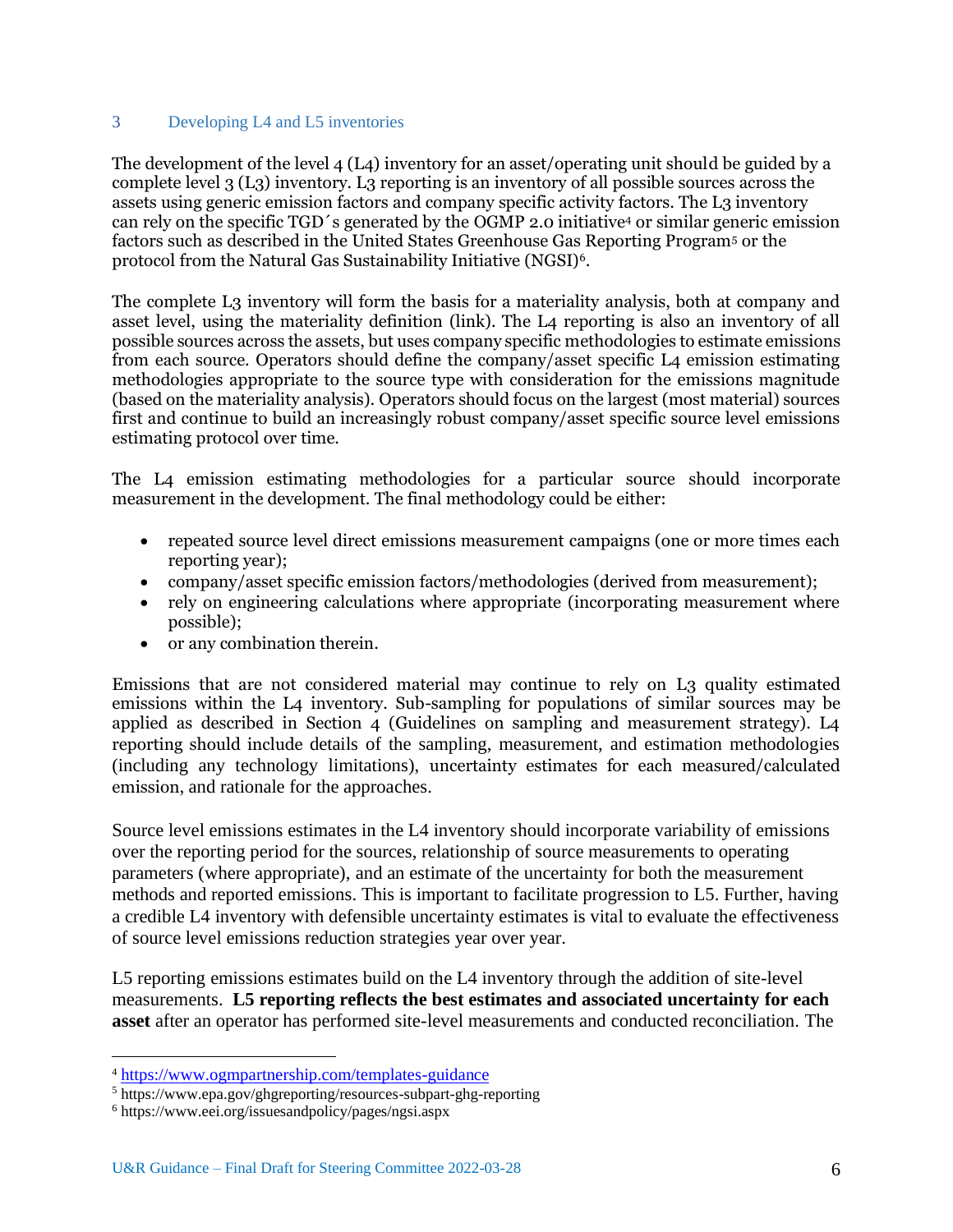reconciliation process includes comparison of the sum of source-level emissions estimates at L4 quality to site-level measurements. This comparison improves confidence in accurate reporting at source-level through elucidation of discrepancies between two independent approaches to deriving emissions (sometimes called bottom up vs top down emissions comparison).

To the extent there is no agreement between the sum of source-level estimates and site-level measurements, an operator should endeavor to understand the source of discrepancy and transparently report, incorporating any adjustment (increase or decrease as appropriate) to the asset level (L5) reported value. The operator should then incorporate the learnings into the following year measurement strategy. This could also result in a subsequent revision to the L4 inventory methodologies and uncertainties to the extent the reconciliation identified under- or over-estimates to one or more specific sources.

L5 should include source level emissions inventory (L4), measurement method(s) and technology details, including limitations, should be documented with the results for site-level measurements and reconciliation to produce the L5 reporting. This also includes results where the comparison did not result in adequate reconciliation, but informed subsequent investigation.

# **The steps for an annual reconciliation for an asset can be generalized as shown below:**



**Figure 4**: Diagram of the steps for reconciliation, depicted as a continuous cycle as the first year will inform improvements in the next.

Reconciliation approaches may differ but can broadly be achieved on: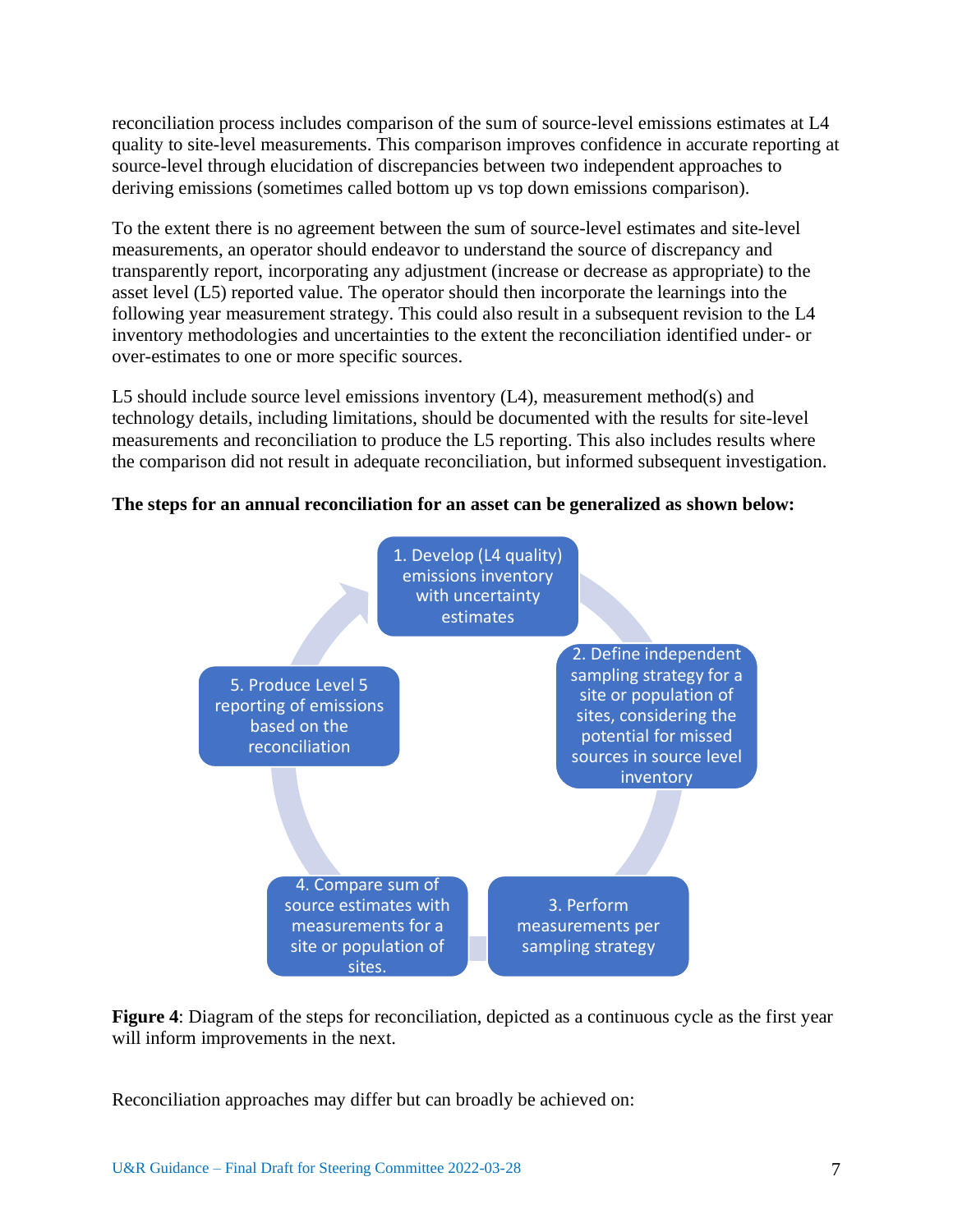- 1. Unique facilities or small number of facilities basis In a situation where an operator has detailed temporal information about emissions while developing L4 emissions inventory, ideally through detection and/or monitoring, and can correlate those emissions with the state of an operation, an operator may choose a sampling strategy to ensure that the sum of source-level emissions (i.e. the L4 inventory) is corroborated by site-level measurements at one or more points in time.
- 2. A population of sites basis Where an L4 emissions inventory is not available with detailed temporal variation, an operator may instead choose to make sufficient sitelevel measurements to be representative over time, so as to extrapolate the measurements to an annual average. Monte Carlo analysis (or other appropriate statistical methods) can be used to compare short duration measurements to sourcelevel emissions estimates on different times scales.

## **Guidelines for Level 5 emissions reporting:**

- Site-level measurements shall be conducted **independently** (using independent methods/technologies) than those used for the source-level inventory, though one may inform the approach of the other.
- Reported emissions are **complete**, ensuring material emission sources have not been missed in the source level inventory. Asset level estimates should consider the possibility of rare but significant emission events.
- The **uncertainty** for each, **source-level estimates and site-level** measurements, should be included in the assessment
- Operators should be familiar with the time *variability/status* of operations over the course of site-level measurements **(transient, variable, intermittent and/or steady state**) to aid in interpretation of the measurement.
- This variability/status of operations should be characterized as part of the source-level estimates and site-level measurements. The approach should capture the occurrence of significant intermittent emissions. This could be accomplished by appropriate frequencies of measurements or monitoring (e.g., more frequent than annually), equipment specific monitoring or other suitable approaches.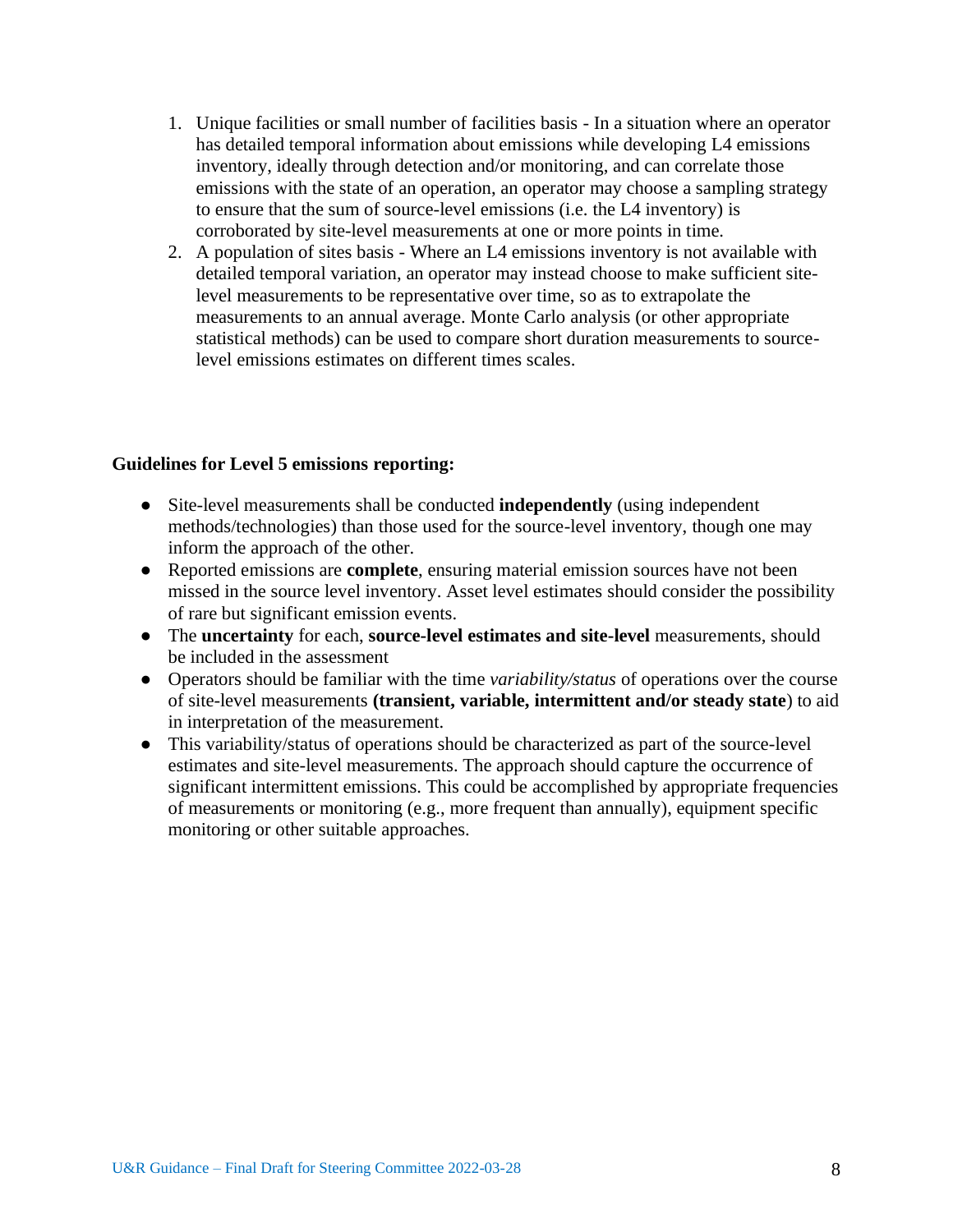### 4 Guidelines on sampling and measurement strategy

Emissions from sources and at a site/facility can vary – sometimes by several orders of magnitude over the annual<sup>7</sup> operating cycle of an oil and gas facility (e.g. variations in the levels of flaring, the occurrence of new leaks, normal variation in operations, turnaround/maintenance schedules). Therefore, a combination of sampling strategy and measurement methods (including the timing and frequency of deployment, detection threshold of the approach, operational conditions), should adequately account for the variable<sup>8</sup> nature of emissions.

Companies can use (and/or rely on data acquired by) any number of relevant technologies that allow for credible measurement at the source or site level. Current examples of measurements to inform source level estimating methodologies include flow meters, high-flow sampling instruments, handheld sensors, or sensors mounted to planes, drones, boats, trucks, etc. Some of these may also be used for site level measurements. Satellite measurement, assuming measurement resolution and detection limit are sufficient to provide site-level measurement information, could also potentially represent an acceptable technology for site-level measurement. Operators should document the type of technology used and measurement methods.

Measurement may include measurement conducted by, or on behalf of, OGMP2.0 partner companies or measurement conducted as part of measurement campaigns undertaken by third parties (e.g. academia, governments, other initiatives, *etc*.) As long as the data are gathered and presented in a demonstrably credible and transparent way, companies can utilize the information and data from relevant measurement campaigns at the source- or site-level.

**Level 4 source measurements:** The L4 emission estimating methodologies for a particular source should incorporate measurement in their development. The measurements need not be repeated on an annual basis. Operators may (and are encouraged to) continue to revise L4 estimating methodologies to further reduce uncertainty and reflect changes (or learning) over time and so measurements may be repeated or revised from time to time. Measurements should be incorporated in a way that fully characterize emissions from a particular type of source. This could result in a company specific emission factor or a more complex methodology. Where emission factors or other methods rely on measurements of a source, a statistically representative subsample of a population may be used as appropriate.

**Level 5 reporting:** The frequency for site-level measurements should be dictated using a riskbased approach taking into account the materiality, relative contribution to total emissions, and source of emissions as they are understood for Level 4 reporting based on the operator judgement. This assessment should occur no less frequently than on an annual basis. Assets where emissions are material and the data suggest that there are very large discrepancies between the emissions quantified using source-level methods and those resulting from site-level measurement, should be candidates for analysis that can lead to more frequent follow-up

<sup>7</sup> Reporting cycle is annual

<sup>8</sup> Some variation is due to normal operational variation and other variation is due to stochastic (random, unpredictable) emission sources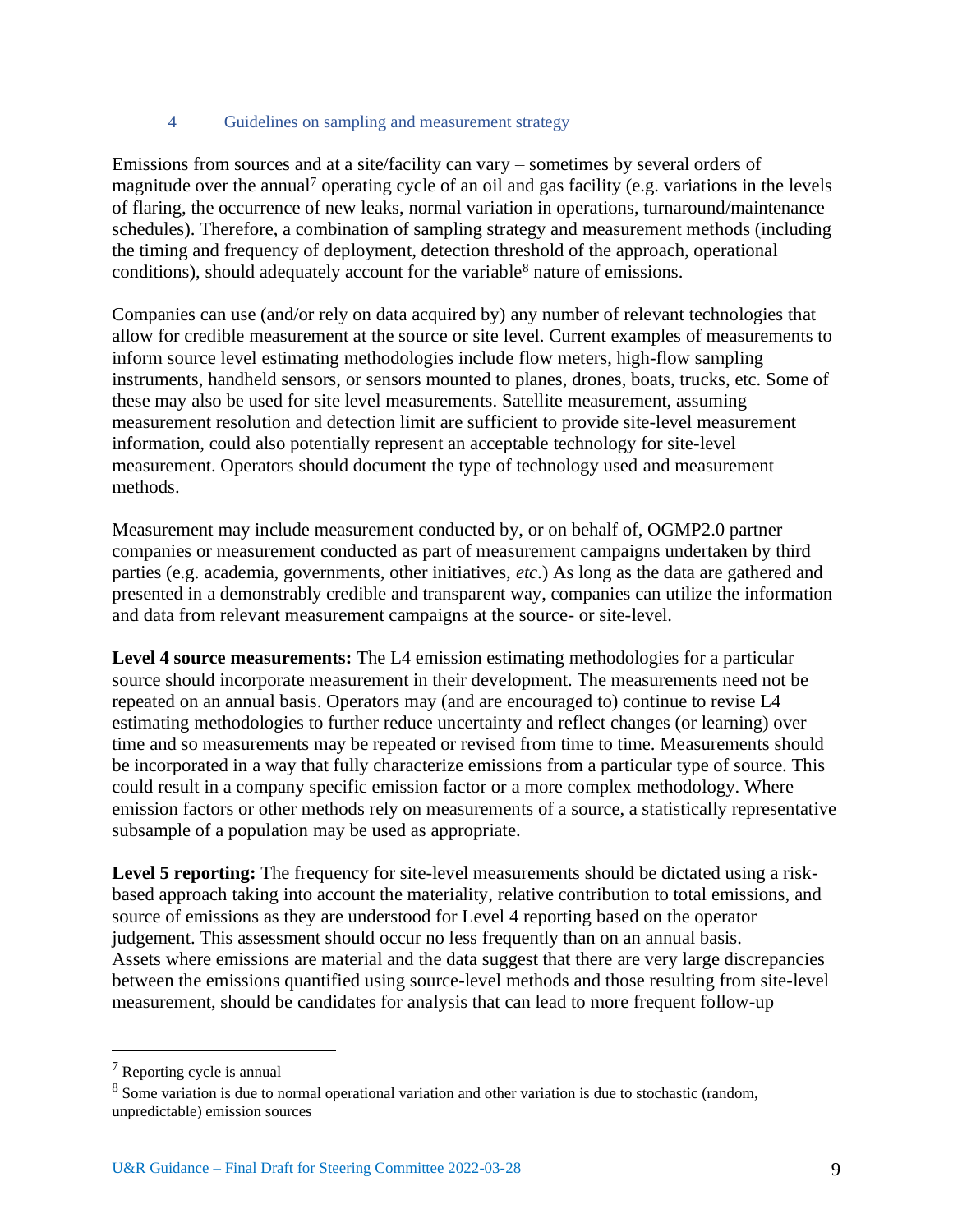measurements. Sites which have been validated to contribute minimally should be included with L<sub>4</sub> methods.

Those assets where the discrepancies are small, and/or where the absolute emissions levels (or risk of significant, unidentified emissions) are minor, should be subject to less frequent measurement. Assets where low emissions variability is observed should also be candidates for less frequent site-level measurement.

Site level measurements may be performed for an individual site/facility or for a population of sites/facilities.<sup>9</sup> Like the process of reconciliation, sampling strategies will likely evolve over years. Improvement over time, and even discrepancies early on, are expected.

# **Defining populations of sources or sites/facilities**

Where source or site/facility types are sufficiently similar to permit the grouping, measurements may be conducted on a population basis. Statistical sampling enables emission factor development to represent a population of sources for L4 inventories. It could also be a useful and cost-effective approach to conducting site-level measurements where sites are similar with respect to design, operation, age and other factors to warrant such aggregating, *e.g.* combined onshore wells, gathering systems, pipeline segments, etc. comprising an entire asset.

Scientific studies of methane emissions from oil and gas infrastructure around the world have highlighted a tendency for emissions distributions to not follow a Gaussian distribution.<sup>10</sup> There is a tendency for both source-level and site-level emissions to follow a skewed and sometimes 'fat tailed' distribution. While conceptually, some emissions distributions could follow a Gaussian distribution, it is incumbent upon the company to validate the emissions distribution assumptions to support the appropriate sampling strategy.

The challenge for statistical sampling of skewed distributions may apply both at the source and site level. Skewed and fat tailed emissions distributions<sup>11</sup> have been observed at the facility level (e.g., a few emission sources constitute a large share of emissions) as well as at the source level

*communications*, *8*(1), 1-10. (e) Mitchell, A. L., Tkacik, D. S., Roscioli, J. R., Herndon, S. C., Yacovitch, T. I., Martinez, D. M., ... & Robinson, A. L. (2015). Measurements of methane emissions from natural gas gathering

facilities and processing plants: Measurement results. *Environmental science & technology*, *49*(5), 3219-3227.

<sup>11</sup> Could be mathematically described by other types of non-Gaussian statistical distributions such as Weibull, Gumbel, Log-Normal, Generalized Extreme Value Distribution, etc.

https://www.sciencedirect.com/topics/mathematics/skewed-distribution

<sup>&</sup>lt;sup>9</sup> As noted in the introductory section, the same principles may be applied to populations of sources when developing L4 emission factors.

<sup>&</sup>lt;sup>10</sup>Several studies point to skewed distributions at the source (component level): see, for example:

<sup>(</sup>a)Brandt, A. R., Heath, G. A., & Cooley, D. (2016). Methane leaks from natural gas systems follow extreme distributions. *Environmental science & technology*, *50*(22), 12512-12520. (b) Allen, D. T., Torres, V. M., Thomas, J., Sullivan, D. W., Harrison, M., Hendler, A., ... & Seinfeld, J. H. (2013). Measurements of methane emissions at natural gas production sites in the United States. *Proceedings of the National Academy of Sciences*, *110*(44), 17768- 17773. (c[\) https://www.carbonlimits.no/wp-content/uploads/2017/11/LDAR\\_In\\_Europe.pdf](https://www.carbonlimits.no/wp-content/uploads/2017/11/LDAR_In_Europe.pdf) And site/facility level. See, for example:

<sup>(</sup>d) Zavala-Araiza, D., Alvarez, R. A., Lyon, D. R., Allen, D. T., Marchese, A. J., Zimmerle, D. J., & Hamburg, S. P. (2017). Super-emitters in natural gas infrastructure are caused by abnormal process conditions. *Nature*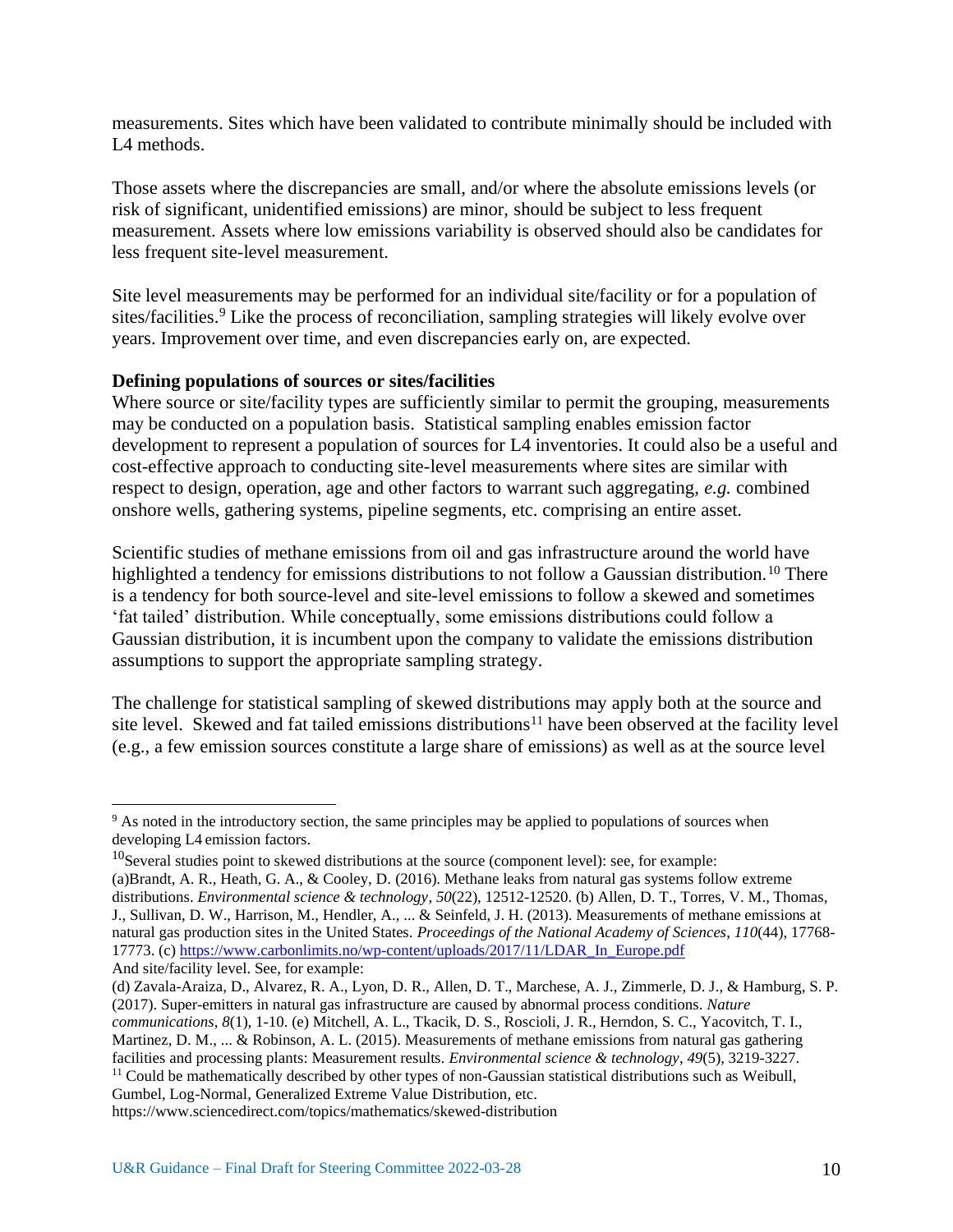(e.g., an equipment malfunction), giving rise to disproportionately high share of emissions within this single source type.

The number of samples required to characterize such a distribution will depend on the tightness of the expected distribution as well as the magnitude of skew. For instances where an operator has no information about the expected distribution and emissions are material, a large number of samples may be necessary to understand the distribution, which could then be used to inform future reduced sampling strategies.

Where only a few measurements have been conducted, there is an increased risk that one measurement result will have an outsized impact on the emission estimate. Emission rate distributions frequently have a positive skew and potentially a fat tail, which could result in a relatively small number of high emitting sources/sites accounting for a disproportionate fraction of emissions. Consequently, estimates based on a limited sample of measurements can bias low, since they are statistically more likely to exclude these highest emitting sites.

The following Matrix 1 offers a starting point, to approach developing a sampling strategy for populations of sources and/or sites/facilities.

- i) Operators should focus their most robust measurement efforts on reducing uncertainty associated with larger emissions.
- ii) Each box in the sampling matrix has been divided between populations of sites/facilities with low (blue) or high (red) contribution to an asset's materiality.
- iii) Simple and complex<sup>12</sup> sites/facilities require different amounts of sampling because simple sites/facilities are expected to have low variability in emissions and complex sites/facilities are expected to have higher variability, thus requiring a larger number of samples to fully characterize the time-variation in emissions. Sampling for sources should be treated as simple.

For example, a population of valves or even simple production sites with fewer sources would require fewer measurement samples to characterize compared to a population of complex central tank batteries. Similarly, pipe segments, meter runs, and pressure regulating stations are likely simple. The sampling recommendations are provided in terms of the percentage of the total population that should be sampled. Directionally, as a population size increases, a smaller percentage of the sites will require measurement, though the absolute number of facilities may increase. Selection of sampling size should consider technical, time and resource constraints. Sampling strategy may include data from mutual studies across companies, provided they comprise like-systems as part of a representative sample clustering information from similar assets and conveyed volumes.

<sup>&</sup>lt;sup>12</sup> Complexity in terms of emissions distribution or site/infrastructure typology (e.g., simple: single well-head production site, segments of pipeline in a distribution system, complex: central processing facilities, compressor stations)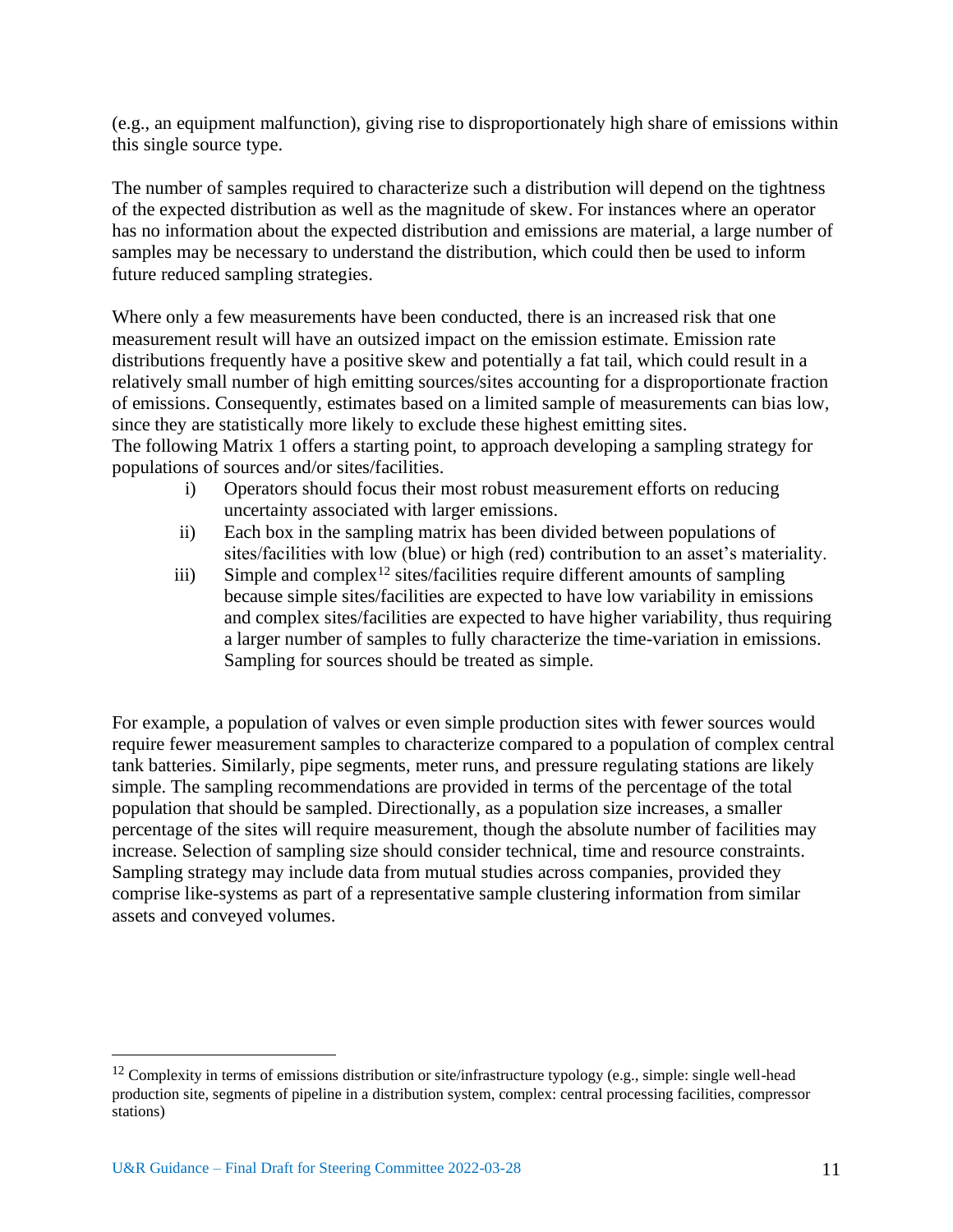**Matrix 1**: Starting point guidance to establish percentages of the of sites/facilities/sources for sampling plans where there is a population of sites/facilities and/or sources.

Blue – Low contribution of materiality<sup>13</sup> of emissions,

Red – High Contribution to materiality of emissions,

Complexity in terms of emissions distribution or site/infrastructure typology

Simple and Complex categorization should be applied to define sampling population for site level measurements. For source-level quantification virtually all sources will fall within Simple category



Like measurement frequency for site-level measurements, population sampling should be dictated using a risk-based approach. Operating units where the data suggest that there are large uncertainties in emissions, and/or where the absolute emissions level (or risk of significant, unidentified emissions) are large, should be candidates for larger measurement campaigns.

It is hypothesized that a snapshot of emissions over a population of similar sites would yield similar emissions distributions to taking a similar number of emissions measurements over time at an individual site. Judgment should be used to ensure representative sampling and provide justification for the chosen approach, which may vary between assets.

Companies may propose their own statistical approach considering the assets characteristics, complexity, and any other particularity. The statistical approach should be appropriate to match the emissions distribution with the best information available. They are also responsible to propose the frequency of measurements throughout the reporting year based on the variability of asset-wide operations or source-specific characteristics. In those cases where a company can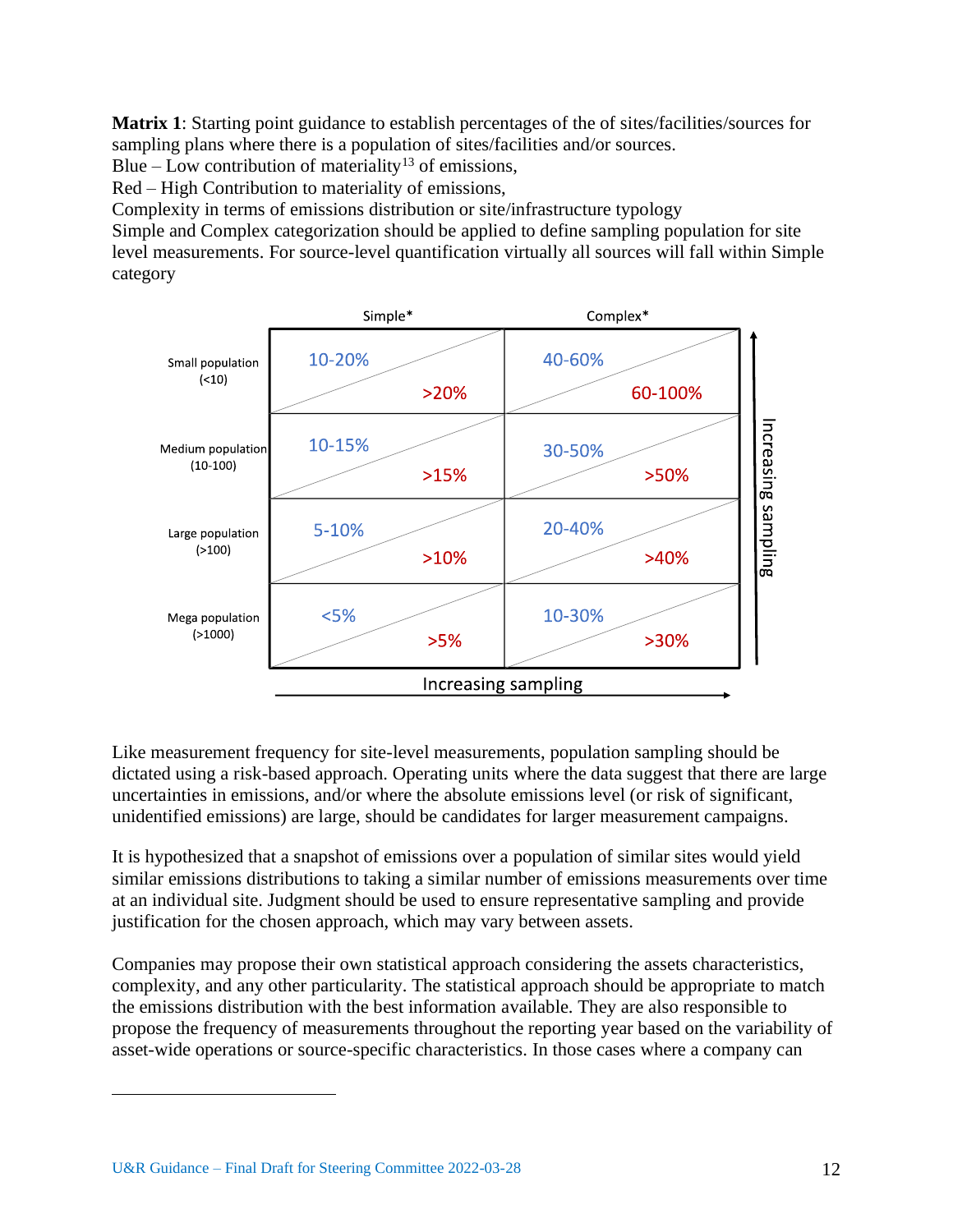demonstrate that site-level measurement has been conducted for a statistically representative sample of similar population<sup>14</sup> (within one asset over time or across many assets), all relevant assets may claim reporting at Level 5 for that reporting year.

# **Practical considerations to proceed:**

- Understanding the expected distribution of emissions for a population of sources or sites is important for assessment of uncertainty. The appropriate standard statistical methods that will be applied to estimate uncertainty are selected based upon the shape of this distribution (e.g., normal, skewed).
- Sampling strategies for both source-level and site-level should consider that emissions likely follow complex profiles, including potential fat tailed and skewed distributions
- The progressive goal of the reconciliation should be ensuring the completeness of emissions reporting and increasing confidence in emissions reports
- Know-how will be built up as operators share experience of measurement and reconciliation as well as with development of emerging techniques

Source- and site-level measurements can be mutually informative, but must be performed independently (using independent methods/technologies). While one can inform the strategy/approach of the other, a single measurement campaign cannot satisfy both the requirement for source- and site-level measurement.

<sup>14</sup> See sections 3 and 4 below regarding defining of population and sampling strategy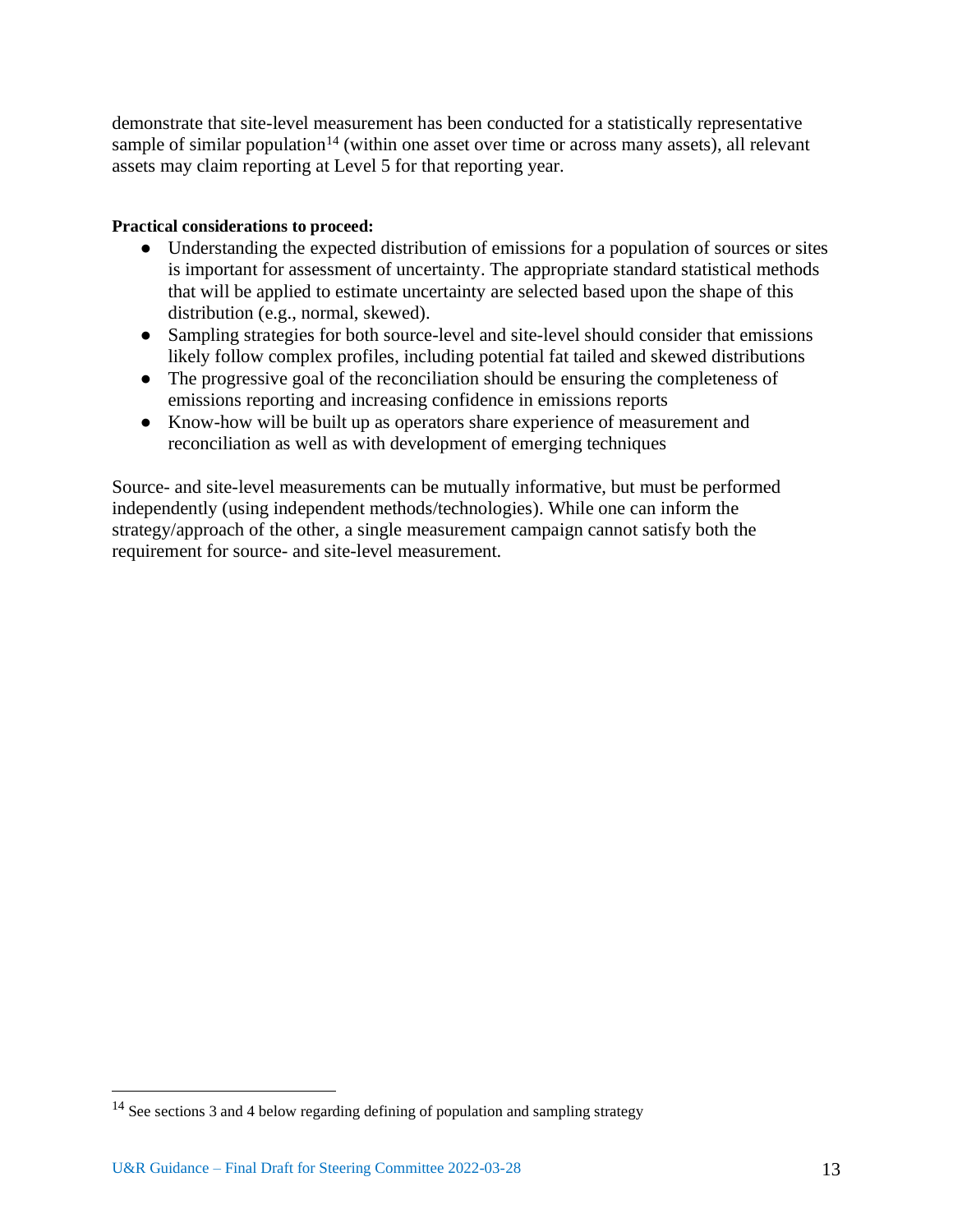## 5 Uncertainty & Reconciliation

A key hurdle for managing methane emissions is gaining consensus on the specific quantity and distribution, given the high uncertainty associated with traditional methods to quantify methane emissions. Progression from one reporting level to the next requires an increasing comprehensiveness in terms of emission source granularity, methodological rigor in quantification, and reduced uncertainty in the reported figures. An understanding of uncertainty and the contribution of different components is the basis upon which efforts to reduce emissions can be demonstrated with confidence.

The uncertainty of reported emissions should be stated as a value accompanied by a confidence interval (e.g. two standard deviations or 95%). This uncertainty is estimated through propagation of all potential sources of error for the reported emissions and should follow standard protocols. A variety of literature and resources are available to aid in mathematical approaches to estimate uncertainty (cf. 'References' section).15,16

As part of the L5 reporting process, operators should provide information on:

- Justification of the selected method (ideally independent validation of method where possible). Other methodologies than the ones included in this document can be used by the operators.
- The steps required to derive mass emission data, including all required ancillary data and calculation steps. This could be handled through an example calculation
- If more than one measurement was performed, and independently of the outcome of the reconciliation process (i.e, convergence/divergence of source-level and site-level estimates), report all individual measurements either for single sites or population of sites.

Reconciliation should be carried out between emissions data which have been determined on the same basis, particularly in terms of the spatial coverage and the time frame, i.e. emissions data should be reconciled which cover the same sources and which are representative of the same time period. The uncertainties which are associated with these data should have been calculated for the reported values – for example if reconciliation is done on annual emission data, the uncertainty should have been calculated for this annual value.

Reconciliation requires an estimate of uncertainty for both L4 estimates and site level measurements. Most importantly, the uncertainty of source- and site-level measurement should be chosen in such a way that a comparison makes sense. Ideally, L5 reported emissions would be

<sup>&</sup>lt;sup>15</sup> The basis and concepts for deriving and reporting measurement uncertainties are described in the guide to the expression of uncertainty, commonly known as the GUM (Evaluation of measurement data – Guide to the expression of uncertainty in measurement, JCGM 100:2008 which is also published as ISO/IEC Guide 98-3:2008, and associated annexes.)

<sup>&</sup>lt;sup>16</sup> It is recommended to use international standardised methods such as those produced by ISO or regional standardisation bodies where available, otherwise national methods or those recognised by industry bodies should be used. Where no such methods exist, measurements should at the least follow controlled written procedures and evidence of independent validation should be requested. The use of measurement providers who are accredited to carry out measurements to a recognised quality standard such as ISO 17025 can provide additional assurance.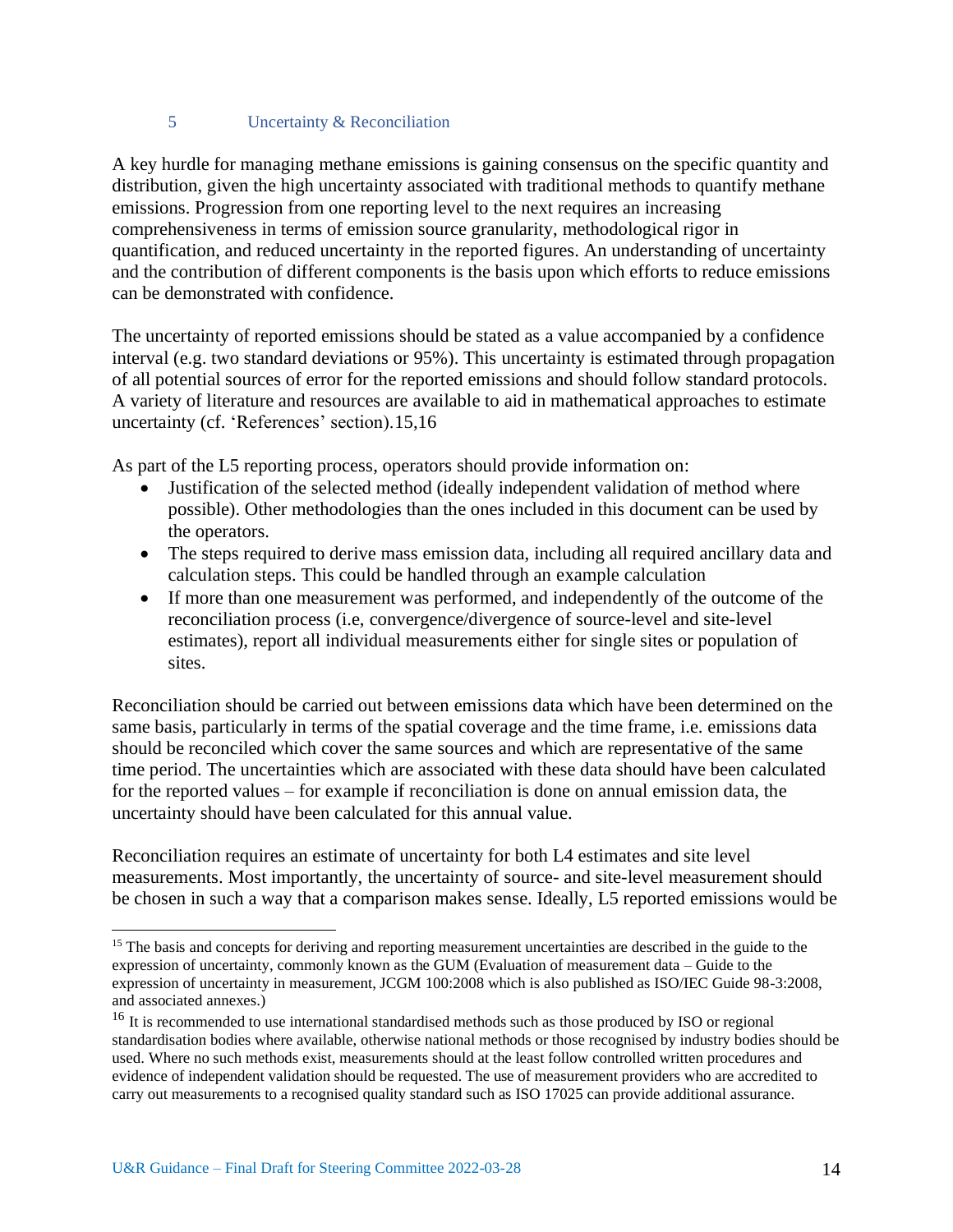derived where there is agreement between uncertainties of the two. To the extent there is no agreement between the sum of source-level estimates and site-level measurements, an operator should endeavor to understand the source of disagreement and incorporate any adjustment (increase or decrease as appropriate) to the asset level (L5) reported value. This could also result in a subsequent revision to the source- or site-level method identified to cause over- or underestimation of emissions.

Generally, greater measurement sampling results in uncertainty reduction. It can be costly to reduce uncertainty on estimated methane emissions, either in terms of measurement frequency or sampling size from a population. Decisions on reducing uncertainty should be fit for purpose – balancing between resources deployed and where uncertainty reductions have the largest potential to materially change the emissions reported for a given asset. Operators should apply judgement and focus on reducing uncertainty where it matters most – where emissions are material and the remaining uncertainty, itself, is material. For example, reducing an uncertainty of  $\pm 50\%$  for a source that constitutes 0.1% of emission at an asset will not discernably change the resultant reported emission. Conversely, lowering uncertainty of  $\pm 30\%$  for a source that constitutes 40% of emissions at an asset could be quite material.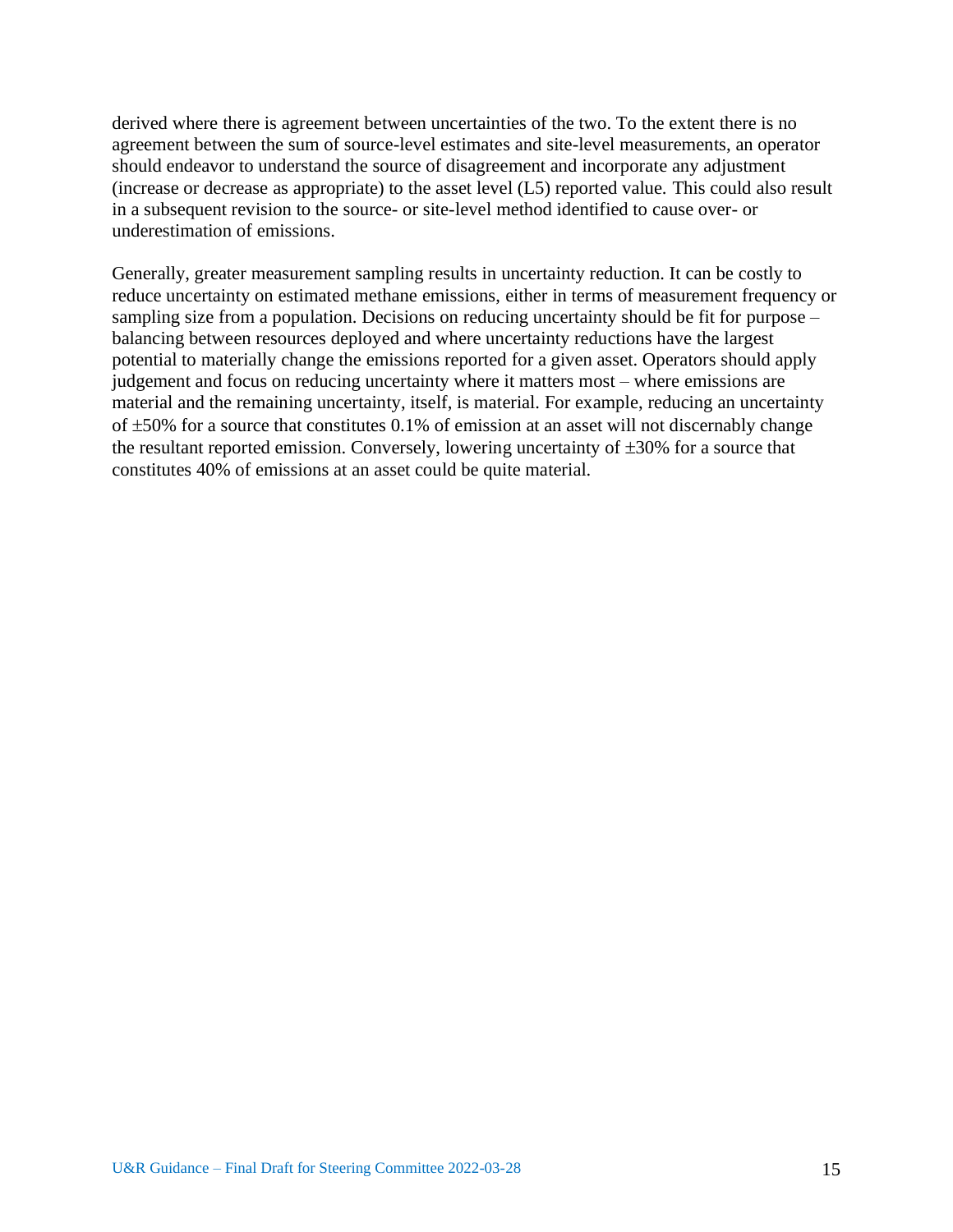#### 6. References

Additional references to support reconciliation and uncertainty have been compiled here, pertaining to methane studies, detection technologies, sampling, and uncertainty.



- 1. [JCGM-100. Evaluation of measurement data -](https://www.bipm.org/documents/20126/2071204/JCGM_100_2008_E.pdf/cb0ef43f-baa5-11cf-3f85-4dcd86f77bd6) Guide to the expression of uncertainty in [measurement. s.l. : Committee for Guides in Metrology \(JCGM/WG 1\), 2008.](https://www.bipm.org/documents/20126/2071204/JCGM_100_2008_E.pdf/cb0ef43f-baa5-11cf-3f85-4dcd86f77bd6)
- 2. [JCGM-101. Evaluation of measurement data](https://www.bipm.org/documents/20126/2071204/JCGM_101_2008_E.pdf/325dcaad-c15a-407c-1105-8b7f322d651c) Supplement 1 to the "Guide to the [expression of uncertainty in measurement" —](https://www.bipm.org/documents/20126/2071204/JCGM_101_2008_E.pdf/325dcaad-c15a-407c-1105-8b7f322d651c) Propagation of distributions using a Monte [Carlo method](https://www.bipm.org/documents/20126/2071204/JCGM_101_2008_E.pdf/325dcaad-c15a-407c-1105-8b7f322d651c)
- 3. [JCGM-200. International vocabulary of metrology –](about:blank) Basic and general concepts and [associated terms \(VIM\) 3rd edition 2008](about:blank)
- 4. [Marcogaz: Methane Emissions Glossary, 1st of april 2021](https://www.marcogaz.org/publications/methane-emissions-glossary/)
- 5. [Guidance on Uncertainty Analysis in Scientific Assessments -](https://efsa.onlinelibrary.wiley.com/doi/epdf/10.2903/j.efsa.2018.5123) EFSA
- 6. [AUDITING ACCOUNTING ESTIMATES, INCLUDING FAIR VALUE ACCOUNTING](https://www.ifac.org/system/files/downloads/a028-2010-iaasb-handbook-isa-540.pdf)  [ESTIMATES, AND RELATED DISCLOSURES](https://www.ifac.org/system/files/downloads/a028-2010-iaasb-handbook-isa-540.pdf) - IFAC
- 7. [MATERIALITY IN PLANNING AND PERFORMINGAN AUDIT](https://www.ifac.org/system/files/downloads/a018-2010-iaasb-handbook-isa-320.pdf) International Standard [on Auditing](https://www.ifac.org/system/files/downloads/a018-2010-iaasb-handbook-isa-320.pdf)
- 8. [Guidance/best practices on materiality and sampling pursuant to Regulation \(EU\) 2015/757](https://ec.europa.eu/clima/sites/clima/files/transport/shipping/docs/06_guidance_materiality_and_sampling_en.pdf)
- 9. [The Monitoring and Reporting Regulation –](https://ec.europa.eu/clima/sites/clima/files/ets/monitoring/docs/gd5_sampling_analysis_en.pdf) Guidance on Sampling and Analysis EC **[DGCA](https://ec.europa.eu/clima/sites/clima/files/ets/monitoring/docs/gd5_sampling_analysis_en.pdf)**
- 10. MGP : [Reducing methane emissions through, identification, detection, measurement and](https://methaneguidingprinciples.org/best-practice-guides/reducing-methane-emissions-through-identification-detection-measurement-and-quantification/)  [quantification \(methaneguidingprinciples.org\)s](https://methaneguidingprinciples.org/best-practice-guides/reducing-methane-emissions-through-identification-detection-measurement-and-quantification/)ources : methaneguidingprinciples.org/bestpractice-guides
- 11. IPIECA source from ["Addressing uncertainty in oil and natural gas industry greenhouse](https://www.ipieca.org/resources/good-practice/addressing-uncertainty-in-oil-and-natural-gas-industry-greenhouse-gas-inventories-technical-considerations-and-calculation-methods/)  [gases inventory](https://www.ipieca.org/resources/good-practice/addressing-uncertainty-in-oil-and-natural-gas-industry-greenhouse-gas-inventories-technical-considerations-and-calculation-methods/) (2015) abstract of IPIECA document
- 12. International vocabulary of metrology Basic and general concepts and associated terms (VIM) 3rd edition 2008
- 13.[Amc technical briefs background paper on uncertainty. ISSN 1757-5958, AMCTB 16A, June](https://www.rsc.org/images/uncertainty-from-sampling-technical-brief-16A_tcm18-214887.pdf)  [2004.](https://www.rsc.org/images/uncertainty-from-sampling-technical-brief-16A_tcm18-214887.pdf)
- 14. Erin E. Tullos, Shannon N. Stokes, Felipe J. Cardoso-Saldaña, Scott C. Herndon, Brendan J. Smith, and David T. Allen. Use of Short Duration Measurements to Estimate Methane Emissions at Oil and Gas Production Sites. *Environmental Science & Technology Letters* **2021,** *8* (6), 463-467 DOI: 10.1021/acs.estlett.1c00239